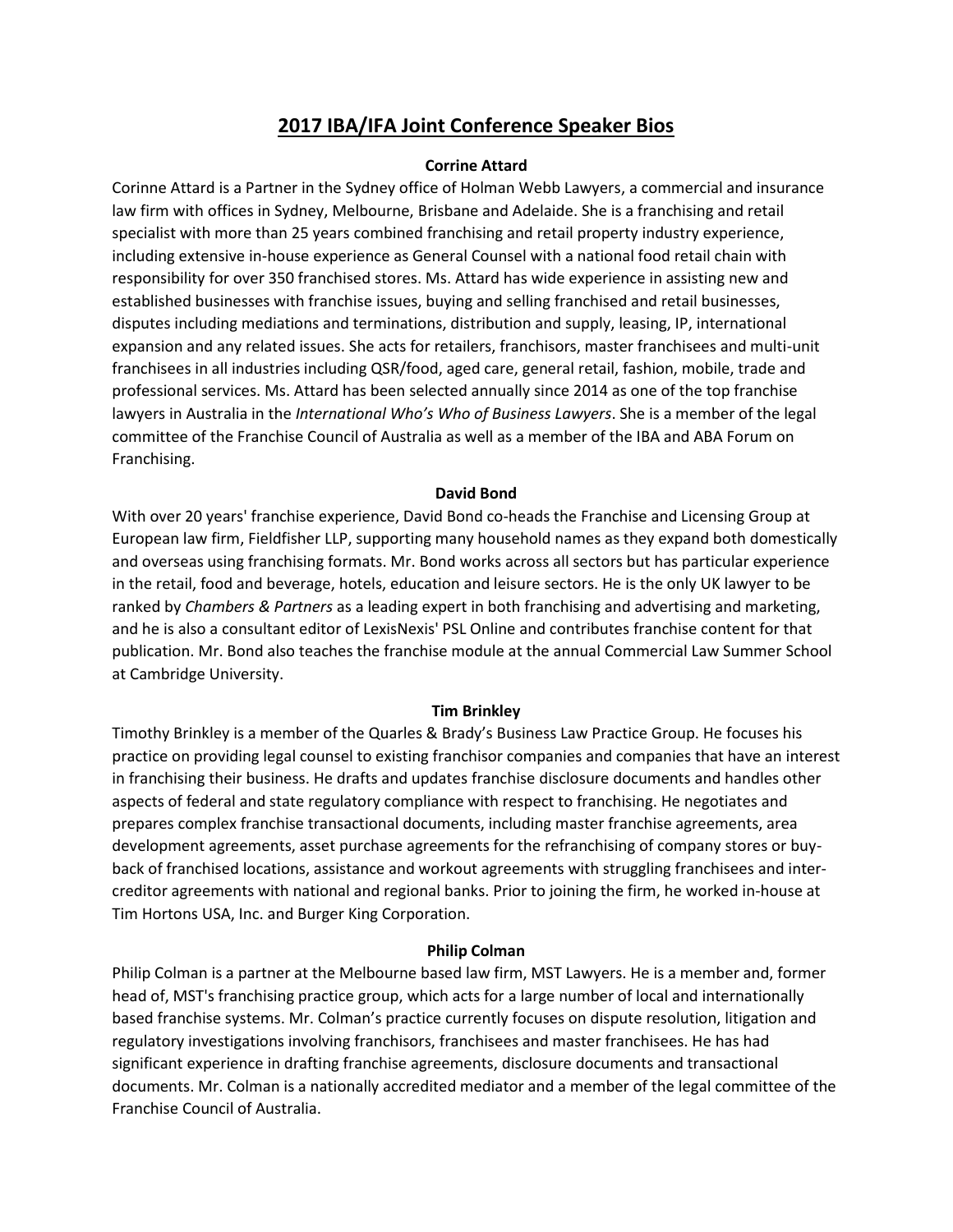## **Martine de Koning**

Martine de Koning studied law at the University of Utrecht. In 1997, Ms. de Koning joined Kennedy Van der Laan, where she developed a practice in EU and Dutch competition law and commercial contracts and disputes. She works in retail, fashion, food, pharmaceuticals, technology and health care markets in particular for North-American clients. She has particular expertise in cross-border franchising, agency, distribution, sales, procurement, logistics and other commercial contracts and disputes. She also handles abuse of dominance, joint ventures, technology- and pharmaceuticals licensing and vertical (channel) agreements and disputes. Ms. de Koning regularly publishes articles and lectures on competition law, international franchising and related subjects.

#### **Gordon Drakes**

Gordon Drakes is a Partner in the franchising and commercial group at Fieldfisher, a full service European law firm. He advises clients across a wide range of sectors, from start-ups to blue chip companies, on their domestic and international expansion through franchising, licensing and other routes to market, such as e-commerce, concessions, agency, distribution, joint ventures and strategic alliances. Mr. Drakes is ranked in *Chambers*, *The Legal 500* and *Who's Who: Franchise 2016* for his expertise in franchising.

### **Brian J. Forgas**

Brian Forgas is Senior Counsel with Hilton Worldwide in McLean, Virginia, where he manages Hilton's global franchise regulatory compliance program for its 13 brands. He also advises on a wide variety of business matters including the launch of new brands, structuring programs, and the negotiation of hotel transactions. Previously, Mr. Forgas was in-house counsel with McDonald's Corporation in Oak Brook, Illinois where he was a U.S. Division/Business Counsel responsible for about 3,000 restaurants. Before that he was in private practice in Washington, DC. Mr. Forgas received his J.D. from The Catholic University of America Columbus School of Law in Washington, DC.

#### **Andraya Frith**

Andraya Frith is Chair of Osler, Hoskin & Harcourt's National Franchise and Distribution Practice Group. She is also Co-Lead of Osler's Retail Practice Group. She practices business law with an emphasis on franchising, distribution, privacy, and e-commerce law. Ms. Frith has extensive experience advising Canadian and International franchisors of all sizes operating in a broad range of industries, including quick service restaurants, retail, pharmacy, automotive, real estate and hospitality. She counsels franchisors on structuring international and domestic franchise transactions and preparing "best in class" franchise agreements and franchise disclosure documents for use in Canada's increasingly complex franchise regulatory environment. Ms. Frith helps foreign franchisors and retailers expanding their operations to Canada maneuver through significant judicial, statutory and cultural differences between their home states and Canada to help ensure a smooth and successful entry into the Canadian market. She also regularly advises franchisors, retailers and on-line businesses on Canadian distribution and trade practice law, including privacy, antispam, consumer protection, Internet sales, advertising, and telemarketing.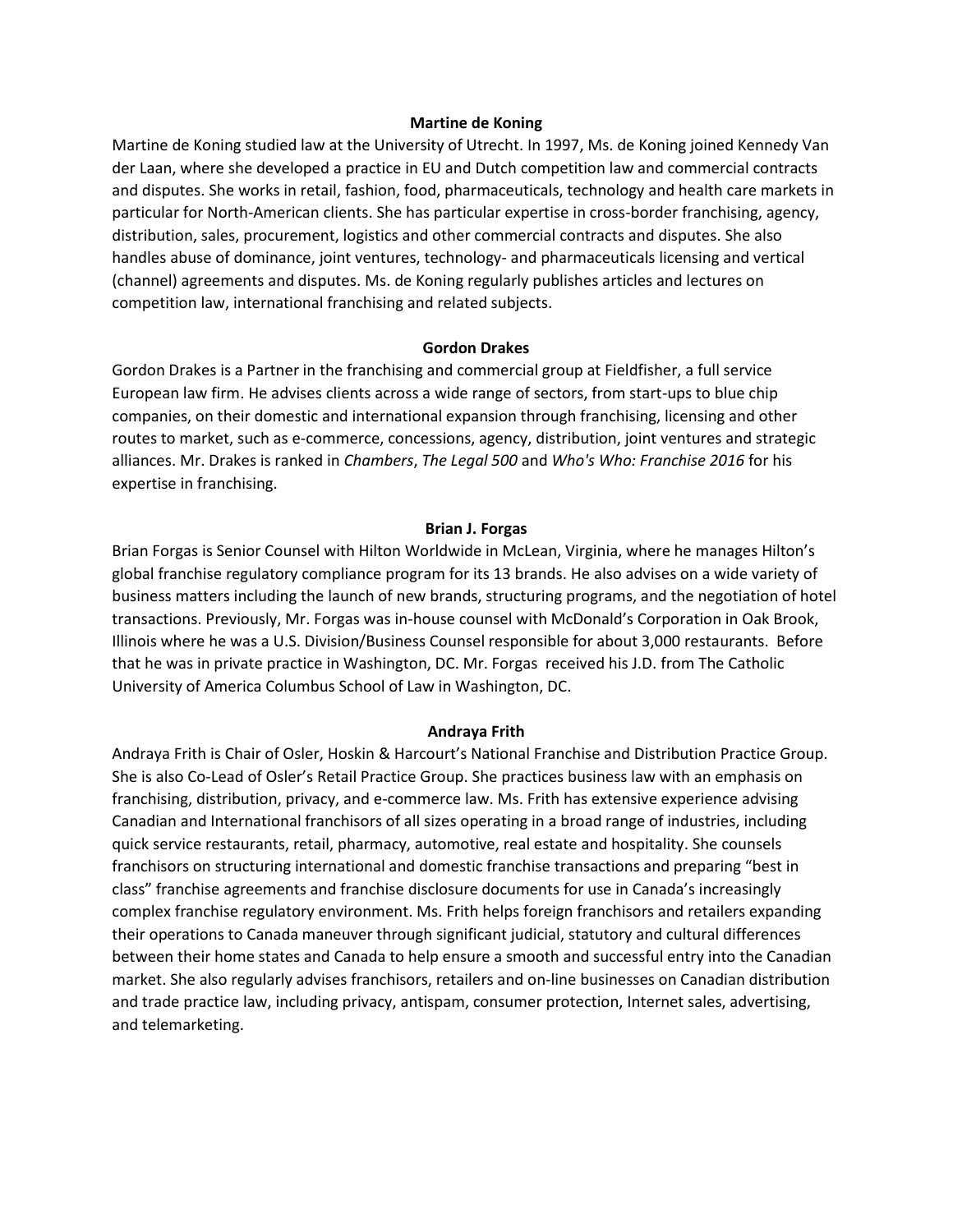## **Ronald K. Gardner**

Ronald Gardner is the Managing Partner of Dady and Gardner, P.A. Mr. Gardner's practice is limited to representing franchisees, associations, dealer/distributors in disputes with their franchisors and manufacturers. He is a Past Chair of the ABA Forum on Franchising and also serves on the Franchise Advisory Counsel of the North American Securities Administrators Association. Mr. Gardner is an author and lectures on topics related to franchise/distribution law.

## **Dean Heyl, CFE**

Dean A. Heyl, Vice President Government Relations and Tax Counsel for the International Franchise Association, is responsible for federal, state and local issues affecting the franchise model in addition to providing research and advice on tax issues. Mr. Heyl previously worked for the Direct Selling Association as a state and federal lobbyist and was the Executive Director of the Coalition for Affordable Accounting. His public sector experience includes serving as a senior advisor in the offices of the Idaho Attorney General and Governor. From 2008 – 2011, he sat on the Internal Revenue Service Advisory Council, which advises the IRS on tax administration policy, programs, and initiatives.

## **Andria B. Hill**

Andria Hill is a counsel at Hilton Worldwide, where she is the lead attorney responsible for managed and franchised hotel development in South America. Ms. Hill also has extensive experience in hotel development in Mexico, Central America and the Caribbean. She negotiates hotel management agreements, franchise agreements, financing agreements and other related development agreements with hotel developers and owners. She advises the company's development team in navigating the unique legal and business landscapes of developing hotels in countries across the region and advises the company's owner relations team in managing issues arising during the long-term management and franchise relationships with hotel owners. Prior to joining Hilton in 2012, she practiced real estate law with Arnold & Porter LLP, with a particular focus in the hospitality industry, and real estate and corporate law with Covington & Burling LLP. Ms. Hill received her J.D. from Harvard Law School in 2005 and her A.B. from Princeton University in 2002.

#### **Dominic Hui**

Dominic Hui is a Partner of Ribeiro Hui, a Greater China practice with offices in Beijing, Shanghai and Hong Kong. He is in charge of the contentious and non-contentious corporate commercial, intellectual property and employment law practices, and has led practice groups in these areas. He has over a decade experience in handling mergers & acquisitions and representing multi-nationals in the Greater China Region. Mr. Hui's practice emphasizes delivery of practical and timely solutions. He is experienced in dealing with different governmental and quasi-governmental bodies, and negotiation with PRC joint venture or other business counterparts to bring about expeditious conclusion of assignments to accord with client's objectives. He is currently an officer of the International Franchising Committee of IBA, and has consistently been identified as one of the leading practitioners by various surveys.

#### **Jiri Jaeger**

Jiri Jaeger is a Partner in the Düsseldorf office of Bird & Bird LLP. He is the head of the German Dispute Resolution group and member of the international Commercial and Dispute Resolution practice groups. Mr. Jaeger advises on a wide range of commercial contracts focusing on the life sciences, retail and fashion sectors. He has particular expertise on all aspects of franchising and general commercial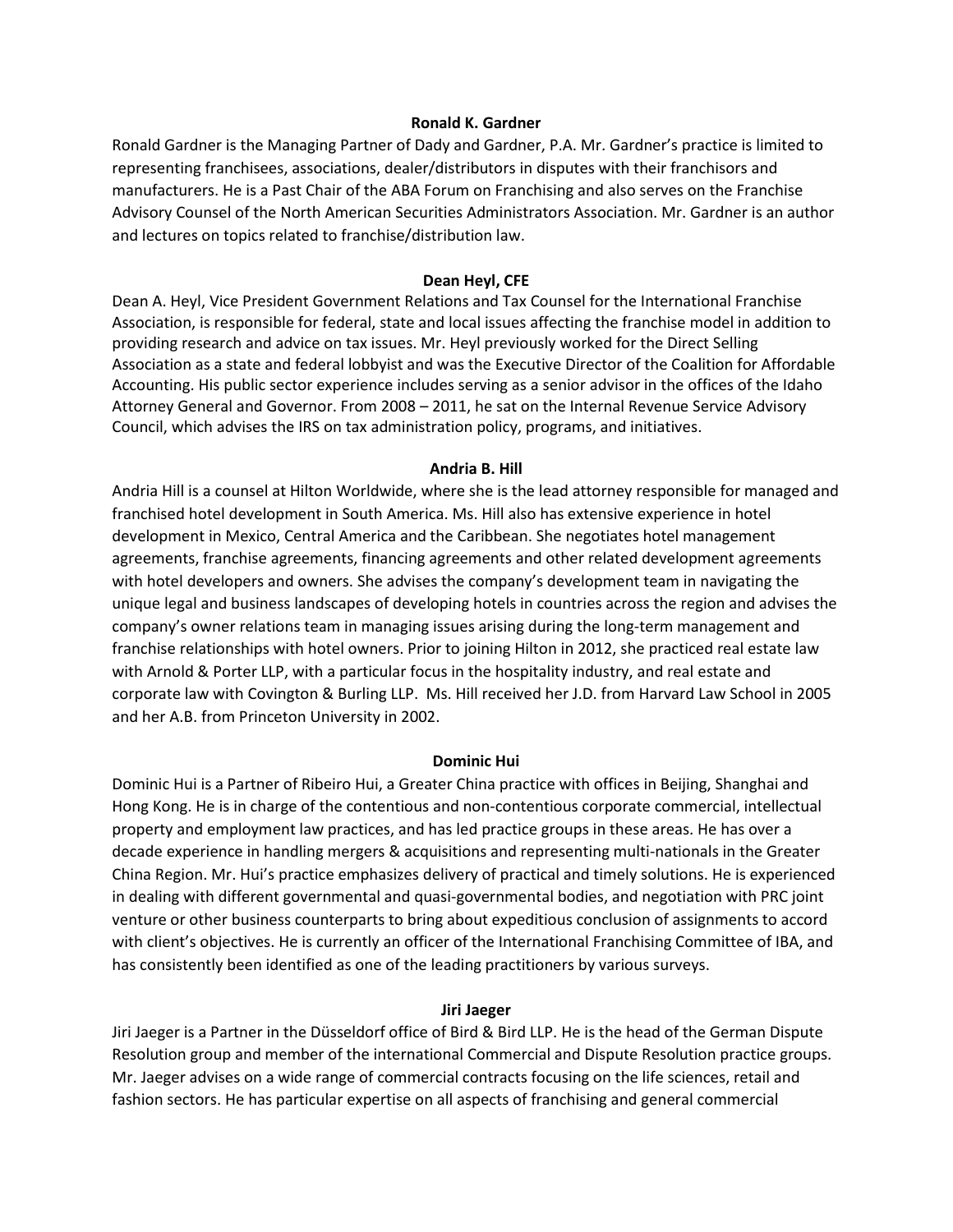contracts including drafting and negotiating franchising, licensing and distribution agreements and other hybrid growth strategies. His practice also focuses on contentious commercial litigation. Mr. Jarger conducts complex litigation and arbitration proceedings in a national and international context. This includes post-M&A litigation, joint ventures, sales structures as well as licensing agreements.

## **Esmari Jonker**

Esmari Jonker leads the franchising portfolio of Smit & Van Wyk, Inc., a law firm based in Pretoria, South Africa. She is an attorney of the High Court of South Africa and holds LLB and LLM degrees (with Masters degree in Intellectual Property Law). Ms. Jonker is an accredited legal service provider and member of the Franchise Association of South Africa and has more than 16 years' experience in franchise law and intellectual property matters, especially in South Africa and Africa. She acts on behalf of local as well as international clients in the franchise industry, and advises both franchisors and franchisees with regard to legal matters.

## **Terry Kim**

Terry Kim is a foreign legal counsel, licensed in the United States, and a member of the Intellectual Property Practice Group of Lee & Ko. Mr. Kim devotes his practice to intellectual property and franchising matters. In this capacity, Mr. Kim has assisted numerous high-profile foreign brands with their international expansion into the vibrant Korean market and has been especially active in counseling foreign brands from the food and beverages, retail and hospitality industries. Mr. Kim is as an officer of the International Franchising Committee of the International Bar Association, and in 2016, was named to the *International Who's Who of Franchise Lawyers*.

## **David W. Koch**

David Koch is a Partner and Co-Founder of Plave Koch PLC, a dynamic small firm focused on franchising, licensing and branded distribution. He has over 25 years of experience with clients in foodservice, hotels, educational services, staffing, car rental, automotive aftermarket, insurance, homeowner services, retail and other industries. His work involves structuring franchise and license programs, supply chain arrangements, private equity investments in franchising, corporate and commercial transactions, regulatory compliance, antitrust counseling and cross-border expansion. Before entering private practice, he was an Attorney-Advisor to the Chairman of the U.S. Federal Trade Commission. Mr. Koch holds an adjunct faculty appointment with the International Transactions Clinic at the University of Michigan Law School, his alma mater, and serves in a similar but informal capacity with the International Transactions Clinic at NYU School of Law.

## **Beata Krakus**

Beata Krakus is a Partner of Greensfelder, Hemker & Gale, P.C., and part of the firm's Franchising & Distribution Practice Group. She works with franchisor clients in domestic and international franchise transactional matters, as well as related areas such as distribution and sales representative arrangements, and other commercial contracts. She has advised, structured, and prepared franchise programs for many different franchise concepts including real estate brokerages, hotels, restaurants, and fitness and personal health systems. Prior to joining Greensfelder, Ms. Krakus was an Associate with Sonnenschein Nath & Rosenthal LLP. She also practiced in Warsaw, Poland with the Swedish law firm of Magnusson Wahlin. Ms. Krakus is a member of the Governing Committee of the ABA Forum on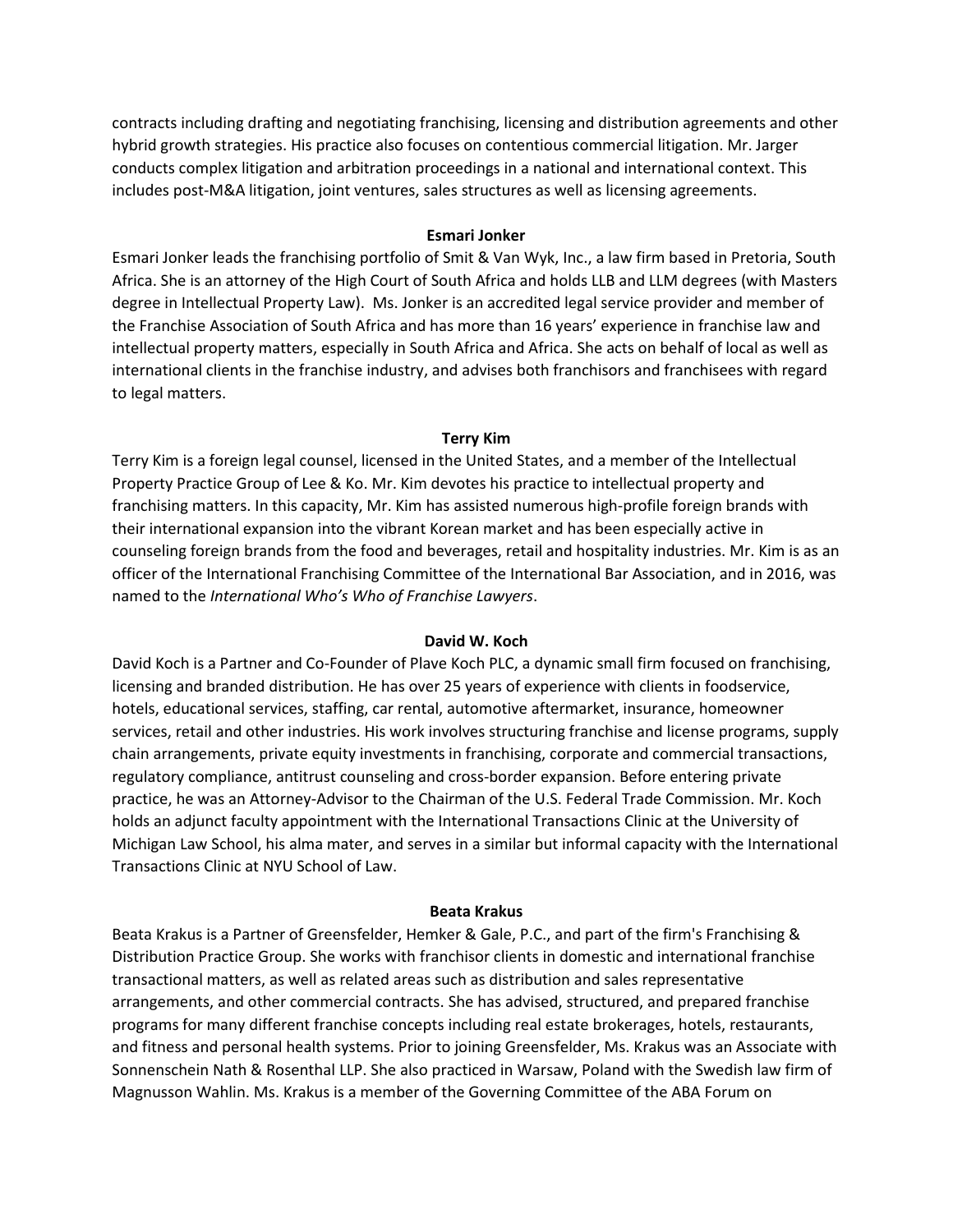Franchising, and also serves as the Technology Officer for the organization. She has served as an Associate Editor for *The Franchise Lawyer*. She is recognized by *International's Who's Who of Franchise Lawyers* and by *Chambers USA* and *Chambers Global*.

## **Robert A. Lauer**

Robert A. Lauer is a Partner in the Austin office of Haynes and Boone, LLP, and a member of the firm's Franchise and Distribution Practice Group. Mr. Lauer's practice focuses on all aspects of domestic and international franchise transactions. Mr. Lauer was named to *Chambers*, *Global Franchising* - Band 3, 2011, Band 4, 2012 and Band 3, 2013 to 2017- *Chambers USA*, *Franchising* (Nationwide), *Up and Coming* - 2012 and Band 4, 2013 to 2016 - the *International Who's Who of Franchise Lawyers*, and a "Texas Rising Star" by *Law & Politics* magazine. Mr. Lauer is also the speaker for the Texas Bar Association's Ten Minute Mentor video tutorial on *What Every Texas Attorney Should Know About Franchise Law*. He is a member of the ABA Forum on Franchising (and former member of the International Division's Steering Committee from 2008 to 2011), current officer of the International Bar Association's International Franchising Committee (Treasurer to serve from January 2017 December 2018) and a former vice-chair of the franchise and distribution section of the Dallas Bar Association. Mr. Lauer is a graduate of the St. Mary's University School of Law where he served as an Associate Editor of the *St. Mary's Law Journal*, and a graduate of Trinity University in San Antonio, Texas.

#### **Andrew Loewinger**

Andrew Loewinger is a Partner in the Washington, D.C. office of Nixon Peabody LLP. He has represented numerous U.S. and non-U.S. companies in franchising and distribution matters in the United States and internationally on international franchising, licensing and distribution matters. Mr. Loewinger is the immediate past Chair of the International Franchising Committee of the International Bar Association and a former member of the Governing Committee of the American Bar Association's Forum on Franchising. He is the co-editor and co-author of *International Franchise Sales Laws* published by the American Bar Association in 2006. He was appointed in 2004 as the first Director of the International Franchise and Distribution Division of the ABA's Forum on Franchising. He has been recognized for many years as one of the top franchise lawyers in the United States and internationally in *Who's Who Legal*, the *International Who's Who of Business Franchise Lawyers*, *Chambers USA: America's Leading Lawyers for Business* and *Best Lawyers in America* (in franchise law). Mr. Loewinger has a B.A. from The Colorado College, a Masters in International Affairs from Columbia University and a J.D. from Georgetown University Law Center.

#### **Michael Malloy**

Michael Malloy is Counsel at DLA Piper's Moscow office and leads the Intellectual Property and Technology (IPT) practice group in Russia. His practice is focused on a wide range of business transactions, including franchising, brand development and related matters. In addition to intellectual property and technology issues, Mr. Malloy's expertise includes data protection, corporate law, media law and technology transfers. Mr. Malloy has been working in Russia helping international companies do business since 1994. In that time, he has worked through the profound changes in the Russian legal and commercial environment. Mr. Malloy graduated from the Florida State University where he obtained his B.S. degree in Economics and in International Affairs, and from University of Florida College of Law,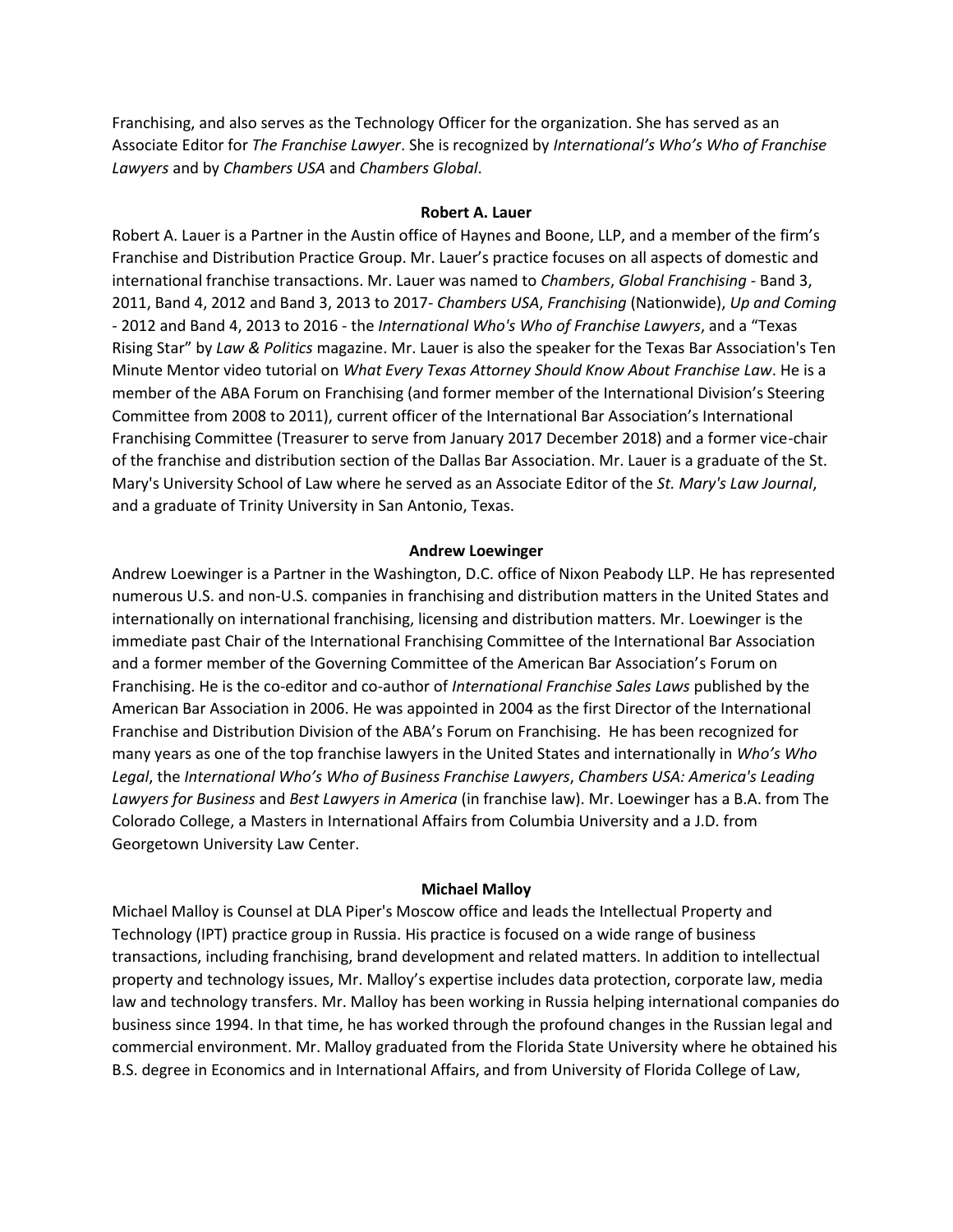where he received a J.D. degree. Mr. Malloy became Master of Laws (LL.M.) in International Law in 1997 and is admitted to the State Bar of Florida.

#### **Babette Marzheuser-Wood**

Babette Marzheuser-Wood heads up Denton's Retail Group, is a partner in the firms' Franchise Group and heads up the European Franchise team. She specializes in international franchise and concession agreements and IP-driven joint ventures. Ms. Marzheuser-Wood has transactional experience in all 28 EU Member States. She also advises clients on franchise agreements and other innovative structures for international expansion in the global marketplace. She is recognized as one of Europe's leading experts in retail, hotel and leisure franchising with a particular emphasis on German speaking Europe. Ms. Marzheuser-Wood is recognized as a leading expert in international franchising by *Chambers Global* and is also recommended by the *International Who's Who of Franchise Lawyers*, *Chambers UK* and *Legal 500* for her franchise expertise. She is the author of "International Protection of a Franchisor's System", has written the European section of Butterworth's *Franchise Laws* and is an associated editor of the *Franchise Law Review*. She is dual qualified in both Germany and the UK.

#### **Karsten Metzlaff**

Karsten Metzlaff is a partner with the Berlin office of Noerr LLP. He is a co-head of the firm's distribution and franchise practice. Mr. Metzlaff also has wide experience in related fields such as antitrust and international sales law. He is a member of the German Antitrust Law Association, the ABA Franchise Forum, the IBA International Franchising Committee and the legal committees of both the German Franchise Association (DFV) and the European Franchise Federation (EFF). Mr. Metzlaff has lectured and written on various domestic and international issues of franchising and distribution law. He is the exclusive contributor to the International Law Office Newsletter for franchising in Germany.

#### **Ted Pearce**

Ted Pearce is Counsel with the law firm of Bradley Arant Boult Cummings where he is the co-leader in the franchise practice group. His practice also includes working to bring new franchise concepts to market, while assisting franchisees to navigate the franchise relationship. Mr. Pearce also works with private equity groups to assist them in their due diligence efforts in evaluating proposed purchases of franchise systems. Prior to returning to private practice, Mr. Pearce spent 30 years as General Counsel for Meineke Car Care Centers, Inc. Mr. Pearce earned his undergraduate degree from the University of Virginia and his law degree from Syracuse University College of Law.

## **John Pratt**

John Pratt obtained his law degree from Oxford University and afterwards successfully completed a doctorate course in comparative law at the Universite d'Aix- Marseille. He is the senior partner of Hamilton Pratt. He is the immediate past Legal Advisor to the British Franchise Association and a past Chair of the International Bar Association's International Franchise Committee and Director of the American Bar Association's International Franchising Division. He has written *Franchising: Law & Practice*, *The Franchisor's Handbook* and contributed chapters to a number of franchise publications. He is the joint editor of an upcoming publication on franchising in Europe.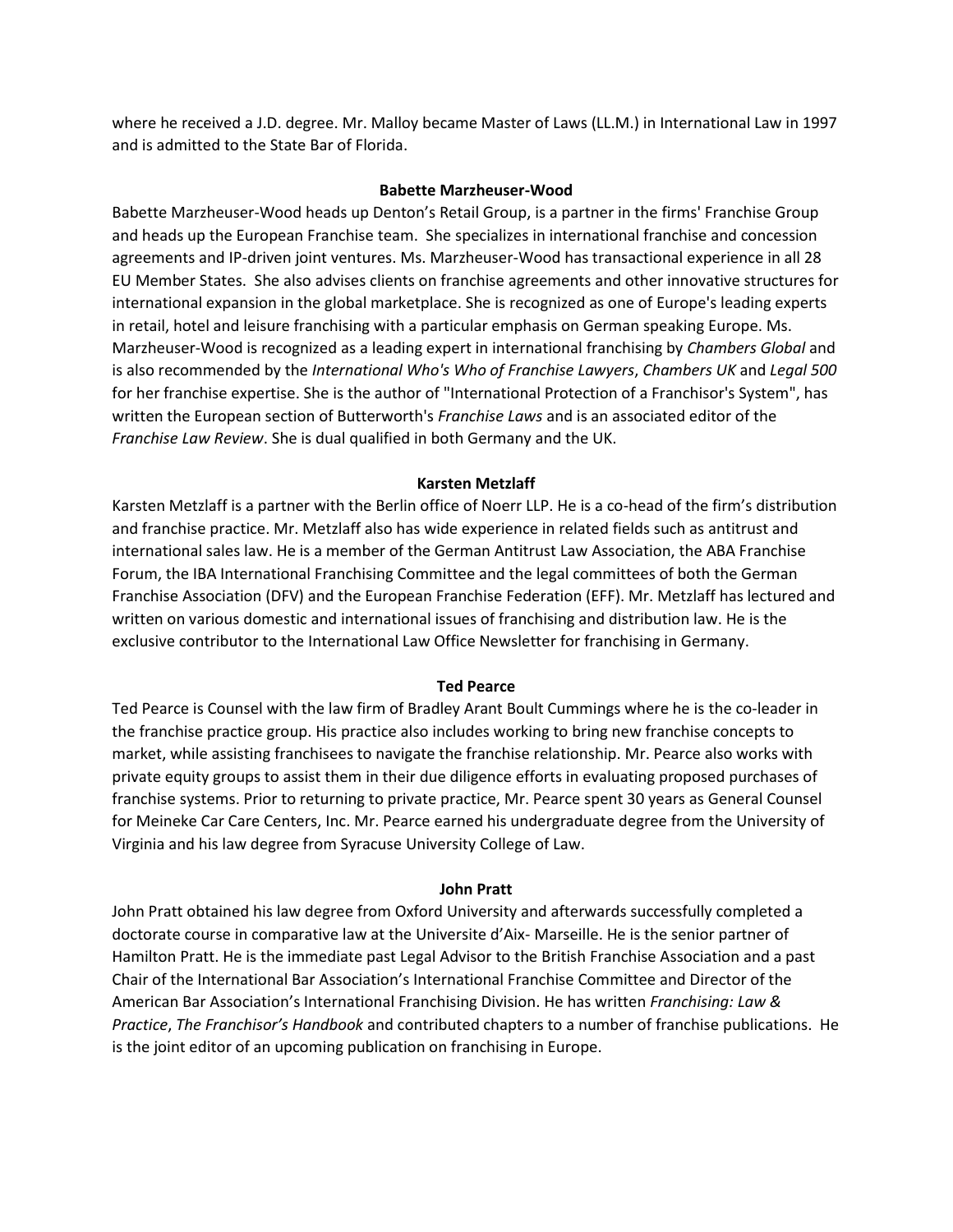#### **Arthur L. Pressman**

Arthur L. Pressman is a mediator, arbitrator and a litigator of franchise disputes. He has practiced franchise law for more than 35 years and has resolved hundreds of franchise disputes by verdict, award or mediated settlement in more than 25 state and federal jurisdictions. After serving as an equity partner at Nixon Peabody LLP from 2003, Mr. Pressman became senior counsel to the firm in 2017 where he continues to serve key clients. He is also the principal of Arthur L. Pressman Franchise Dispute Mediation and Arbitration Services, and since 2012, has served as a member of the Boston University School of Law faculty, teaching Alternative Dispute Resolution and Negotiation in its LLM in American Law program. *Chambers USA* has ranked Mr. Pressman as among the top 10 franchise lawyers in the United States for many years, including 2016.

#### **Shelly Sun, CFE**

Shelly Sun is the CEO and Co-Founder of BrightStar Care®, a premium healthcare staffing company providing the full continuum of care, from homecare to supplemental staffing for corporate clients such as nursing homes and physicians. In 2005, BrightStar launched its franchising efforts, becoming the first and only franchising company in the country to specialize in both medical and non-medical care and health care staffing. BrightStar Care has grown to over 300 locations nationwide serving over 15,000 families generating over \$350 million in system-wide revenue. Ms. Sun is currently Chairwoman of the Board for the International Franchise Association. She was also selected by the IFA as the 2009 Entrepreneur of the Year. BrightStar® has been named to the *Forbes* magazine list of Top 10 franchise opportunities under \$150,000 initial investment for three years in a row, including First Place atop the 2014 list. BrightStar® was also selected for the *Inc.* magazine 500/5000 every year from 2010 to 2015. BrightStar<sup>®</sup> is the only franchise home care brand to receive the Joint Commission's Enterprise Champion of Quality Award – and earned it four years straight from 2013 to 2016.

#### **Francesca Turitto**

Francesca Turitto is an Of Counsel to the law firm Roma Legal Partners. She specializes in international franchising and distribution, representing foreign companies wishing to enter the Italian market and Italian companies expanding their network abroad. She also has an extensive experience in corporate and financial transactions, national and international, including mergers and acquisitions, joint ventures, privatizations and private equity deals. Before joining Roma Legal Partners, Ms. Turitto was a Senior Counsel at the Italian office of Allen & Overy for more than ten years. She co-authored several articles for the *International Journal of Franchising Law*, and wrote articles on various aspects of financing and corporate matters published by *Butterworths Journal of International Banking and Financial Law.* She is the co-author of the Italy chapter of the 2014 edition of the book *International Franchise Sales Laws*, an American Bar Association Forum on Franchising publication. Ms. Turitto is a lecturer on international franchising at the Master in business law, jointly offered by the LUISS university in Rome and the Italian association of corporate counsel (AIGI). She has been constantly recognized in the last years by the International Who's Who of Franchise Lawyers as one of the world's leading practitioners in the field of franchise.

#### **Eduardo Turkienicz**

Eduardo is the head of the Franchise/Distribution and IP, as well as partner of the Corporate area at Dias Carneiro Advogados – DCA, a full-service law firm based in São Paulo, Brazil. A transactional attorney,